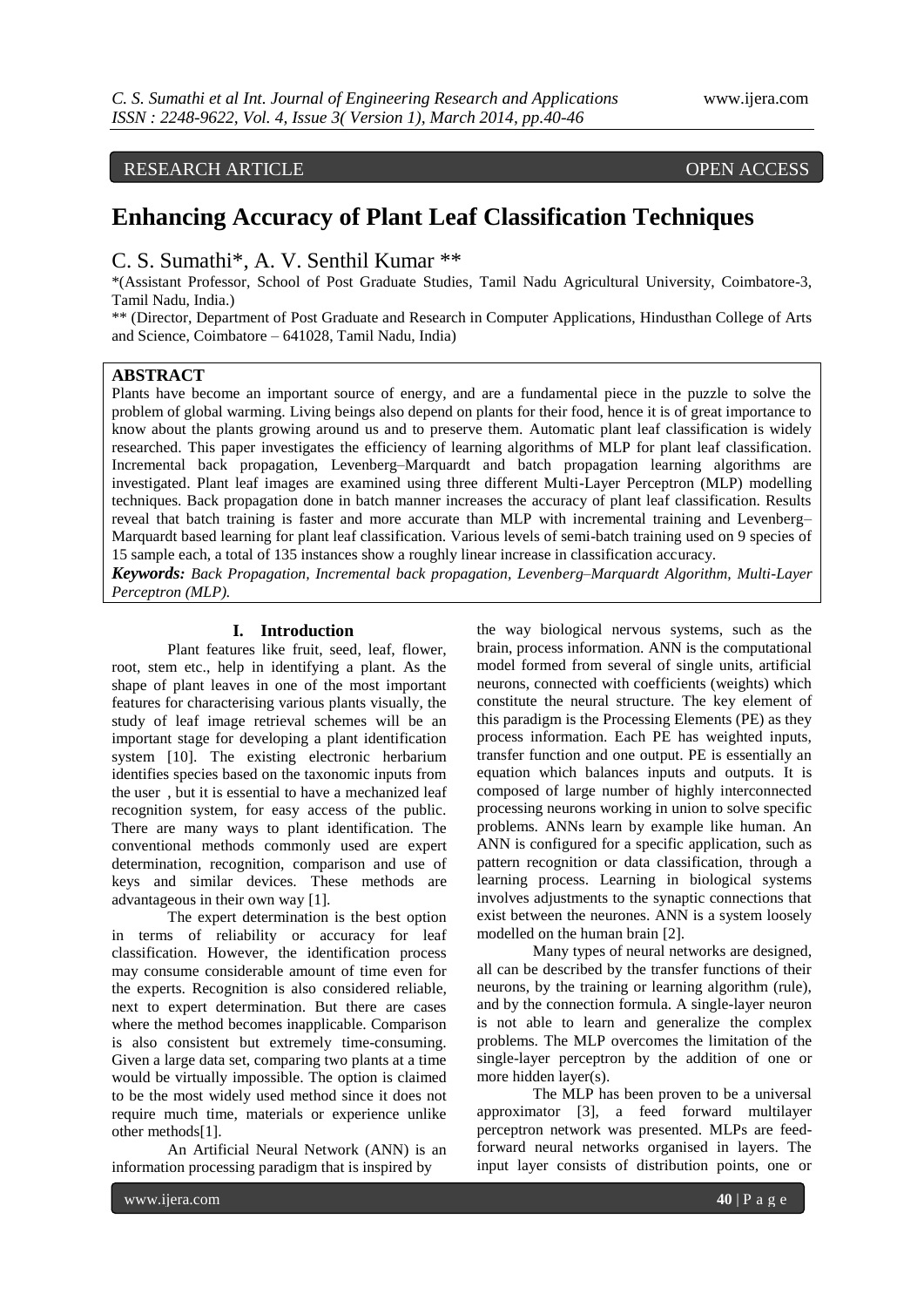more hidden layers of artificial neurons and one output layer of artificial neurons (nodes). Each node in a layer is connected to all other nodes in the next layer and has a weight. MLPs are often trained using error back propagation. The activation (transfer) function acts on the weighted sum of the neuron's inputs and the most commonly used transfer function is the sigmoid (logistic) function.

### **II. Related works**

Gradient-based optimization algorithms are the standard methods for adapting the weights of neural networks [4]. The natural gradient gives the steepest descent direction based on a non-Euclidean, from a theoretical point of view more appropriate metric in the weight space. They empirically compared Rprop(resilient back propagations) using the Euclidean and non-Euclidean metric respectively. As their work is closely related to Levenberg-Marquardt learning, this method is added for comparison. Rprop based on the non-Euclidean metric shows at least similar performance as Levenberg-Marquardt learning on the two benchmark problems considered and appears slightly more robust. In both benchmark problems the task of learning the sample data is considered and not the import issue of generalization. It turned out that the Rprop algorithm can indeed profit from using the natural gradient, although the updates done by Rprop are not collinear with the gradient direction. Natural  $iR$ prop<sup>+</sup> shows similar performance as Levenberg-Marquardt learning on two test problems. The results indicate the natural iRprop<sup>+</sup> is little bit faster in the early stages of optimization. Levenberg-Marquardt learning and Rprop using the natural gradient computing a weight update requires cubic time and quadratic space.

A new incremental learning method for pattern recognition called 'Incremental back propagation learning network' was proposed by Limin [5]. An incremental learning system learns y based on x, then learns z based on y and son on. The standard back propagation network is not an incremental learning by its nature. Two problem domain were used to evaluate the learning system. There were 150 instances of three classes viz., setose, verlicolor and viginica, belonging to Iris flowers. Four attributes such as septal length, septal width, petal length and petal width were considered for each instance. Each attribute of all instances was discriticized into three levels. The second domain was the recognition of promoters in DNA nucleotide strings. The performance of an incremental learning system was evaluated in respect of memorization of old knowledge and generalization to unseen instances. The learning curves in all these cases show smooth convergence with minor fluctuation through

the process. Thus a new incremental learning method for pattern recognition IBPLN, which employs bounded weight modification and structural adaption learning rules and applies initial knowledge to constraint the learning rule has been proposed in this work.

The analysis of two training algorithm Bayesian Regularization and Levenberg-Marquardt based on MLP neural network reveals that MLP can solve difficult and diverse problem in supervised manner with error back-propagation algorithm [6]. In back propagation algorithm error is to back propagate to adjust the weights to reduce the error between the actual output and estimated output. In their analysis they have simulated the MLP network and computed the localization error. Artificial Neural Network with 3 dimensional inputs have been used and one hidden layer with 15 neurons and two outputs. 121 data sample have been created for training the network. The Bayesian regularisation algorithm is more accurate as compared to Levenberg-Marquardt algorithm. The algorithm also reduces the need for lengthy cross-validation. It has an efficient criterion for stopping the training process and prevents overtraining of the network. This ability makes it a more adaptive and robust back-propagation network for evolving localization algorithm for wireless sensor network. The simulation results demonstrate the effectiveness of the proposed model on localization error.

The effect of two causal factors viz., coating weight gain and amount of pectin-chitosan in the coating solution of the vitro release profile of theophylline for biomodal drug delivery was modelled by incorporating ANN multilayer perceptron feed forward network and developed a predictive model of formulation [7]. Five different training algorithms of three classes, gradient descent, Levenberg-Marquardt and Genetic Algorithm (GA) were used to train NN containing a single hidden layer of four nodes. Subsequently, the performance of aforementioned algorithm was compared with regard to predicting ability. The ANNs were trained with those algorithms using the existing experimental data as the training set. Though GA is often useful in a robust evaluation of the best region of a solution space; it is inefficient and ineffective in fine-tuning local search with their problem's region. Further, training by GA often requires relatively long computational time. Incremental backpropagation and batch backpropagation outperformed the others. Gradient descent backpropagation algorithm in particular incremental and batch propagation can be used as the training algorithms for modelling and prediction of in vitro drug release profiles.

The concept of supervised learning in multilayer perceptrons based on the technique of gradient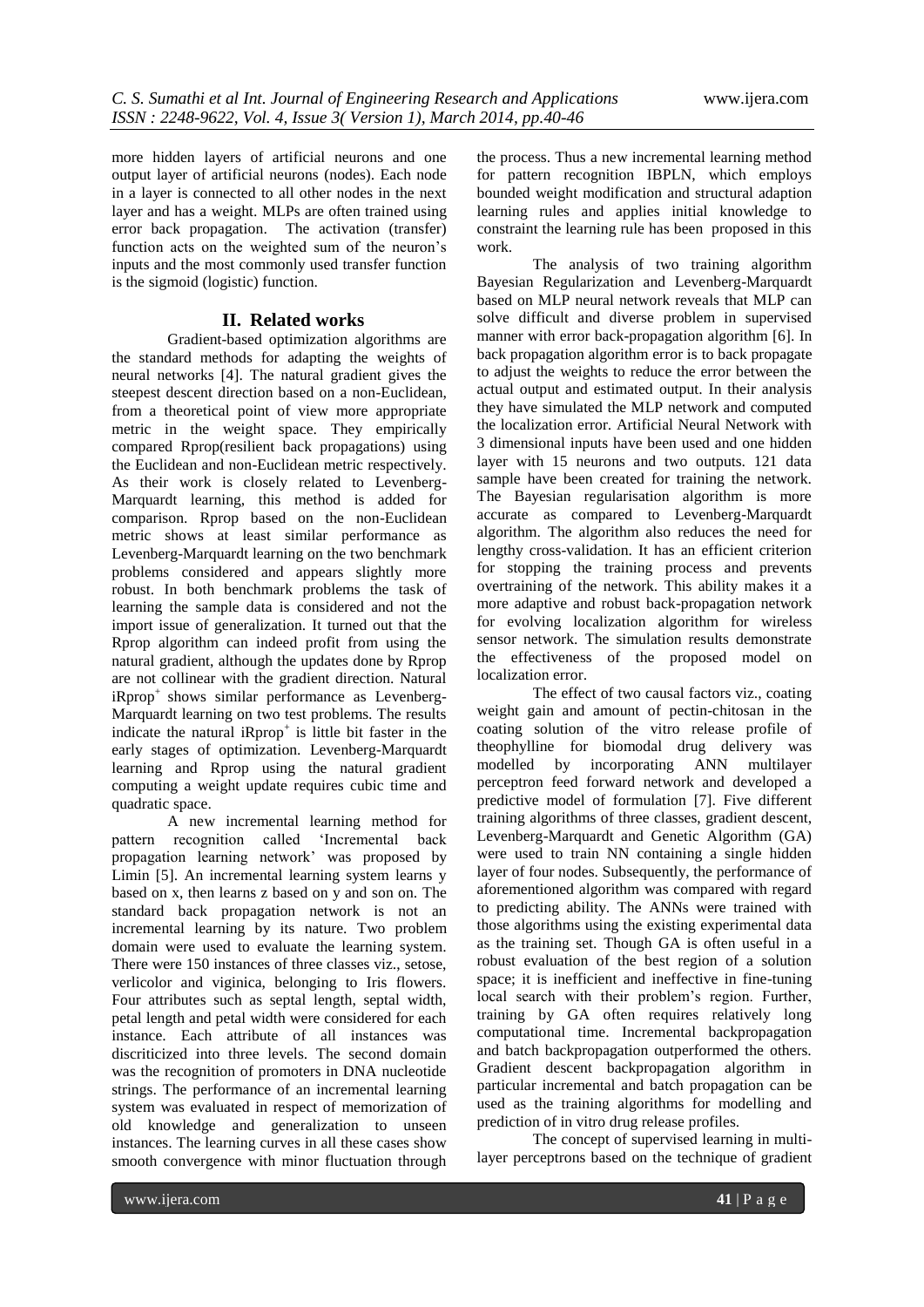descent was introduced by Wilson and Martin [8]. Few problems and drawbacks of the original backpropagation learning procedure are discussed and more sophisticated technique is developed. The performance of several algorithms is tested in twenty runs with different initial weight setting. The fast and robust convergence of adaptive learning algorithms, and the failure of pure gradient, demonstrates the ability of advanced techniques to solve very complex learning tasks. Thus this article gives an overview over past and recent developments in algorithms for supervised learning in multi-layer perceptron.

The use of entropy as a cost function in the neural network learning phase usually implies that, in the back-propagation algorithm, the training is done in batch mode [9]. They present a way of combining both modes when using entrophic criteria, taking profit of the advantages of both methods. The batchsequential algorithm tries to combine the two methods applied in the back propagation learning algorithm, the sequential mode and the batch mode where the update is performed after the presentation of all samples of the training set. The experiments show that this is a valid approach that can be used to speed-up the training phases, maintaining a good performance.

An application was developed using Cany Edge Detection and multi-layer perceptron for recognizing leaves of topical plants [10]. It recognizes a plant from an input image file using the plant leaf's shape. Hybrid modelling techniques is used to extract features from the leaf. The momentinvariant method is used to extract the first four moments of the image while the centroid-radii method is used to extract 36 radii with respect to the images centroid. Canny Edge Detection technique is used in extracting the edges of the leaf images, which undergo pattern recognition process using multi-layer perceptron. It lists the possible matches for the plant species depending on the training set. This application would be helpful to the researchers and botanist.

Artificial neural network is used to identify plant by inputting leaf image is described by Hati [11]. A new input features and image processing approach that matters in efficient classification in artificial neural network have been introduces compared to earlier approaches. Image processing techniques are used to extract leaf shape features such as aspect ratio, width ratio, apex angle, apex ratio, base angle, centroid deviation ratio, apex ratio and circularity. These extracted features are given as input to neural network. 534 leaves of 20 species of plants were collected, out of which 400 leaves were trained and 234 testing samples were recognized with 92% accuracy.

# **III.Material and methods**

# **3.1 Feature Extraction**

Edge detection is the process of detecting the pixels in the image that represent the edges of the image object. This edge detection process consists of three steps such as: filtering, enhancement and detection. Noise in the image removed during filtering due to random variation in intensity value. Further improvement intensifies the pixels while there is a change in local intensity. Edges are detected using thresholding concept. Prewitt edge detection, Robert edge detection, Sobel edge detection and canny edge detection are most commonly used detection methods and Sobel edge detector is proposed here.

The Sobel edge detector finds the approximate absolute gradient magnitude to detect edges at each point. Regions of high spatial frequency corresponding to edge are obtained by the 2-D gradient measurement. A series of gradient magnitudes can be created using a simple convolution kernel and this convolution can be

mathematically represented as,  
\n
$$
N(x, y) = \sum_{k=1}^{1} \sum_{j=1}^{1} K(j,k) p(x-j, y-k) \tag{1}
$$

The Sobel detector uses two convolution kernels for detecting changes in horizontal contrast (hy) and vertical contrast (hx).

Gabor filters are bandpass filters which are used in image processing for feature extraction, texture analysis. Its impulse response is defined by a harmonic function multiplied by a Gaussian function. Thus, a bidimensional Gabor filter constitutes a complex sinusoidal plane of particular frequency and orientation modulated by a Gaussian envelope [12]. It achieves an optimal resolution in both spatial and frequency domains. The impulse response of these filters is created by multiplying a Gaussian envelope function with a complex oscillation.

Let  $x = [x \cdot 1 \cdot x \cdot 2]$  be the image coordinates.

The impulse response of a Gabor filter  $g(x)$  is then given by,

$$
g_{mn}(x) = \frac{1}{2\pi a_n b_n} e^{-\frac{1}{2}x^T A_{mn}^x} e^{jK_0^T {m}^x}
$$
 (2)

A Gabor function is a sinusoidal modulated Gaussian in the spatial domain. For a 2-D Gaussian curve with

a spread of  $\sigma_x$  and  $\sigma_y$  in the x and y directions,

respectively, and a modulating frequency of  $u_0$ , the

real impulse response of the filter [15] is given by,  
\n
$$
h(x,|y) = \frac{1}{2\pi\sigma_x\sigma_y} \exp\left\{-\frac{1}{2} \left[ \frac{x^2}{\sigma_x^2} + \frac{y^2}{\sigma_y^2} \right] \right\} \cdot \cos(2\pi u_0 x) \quad (3)
$$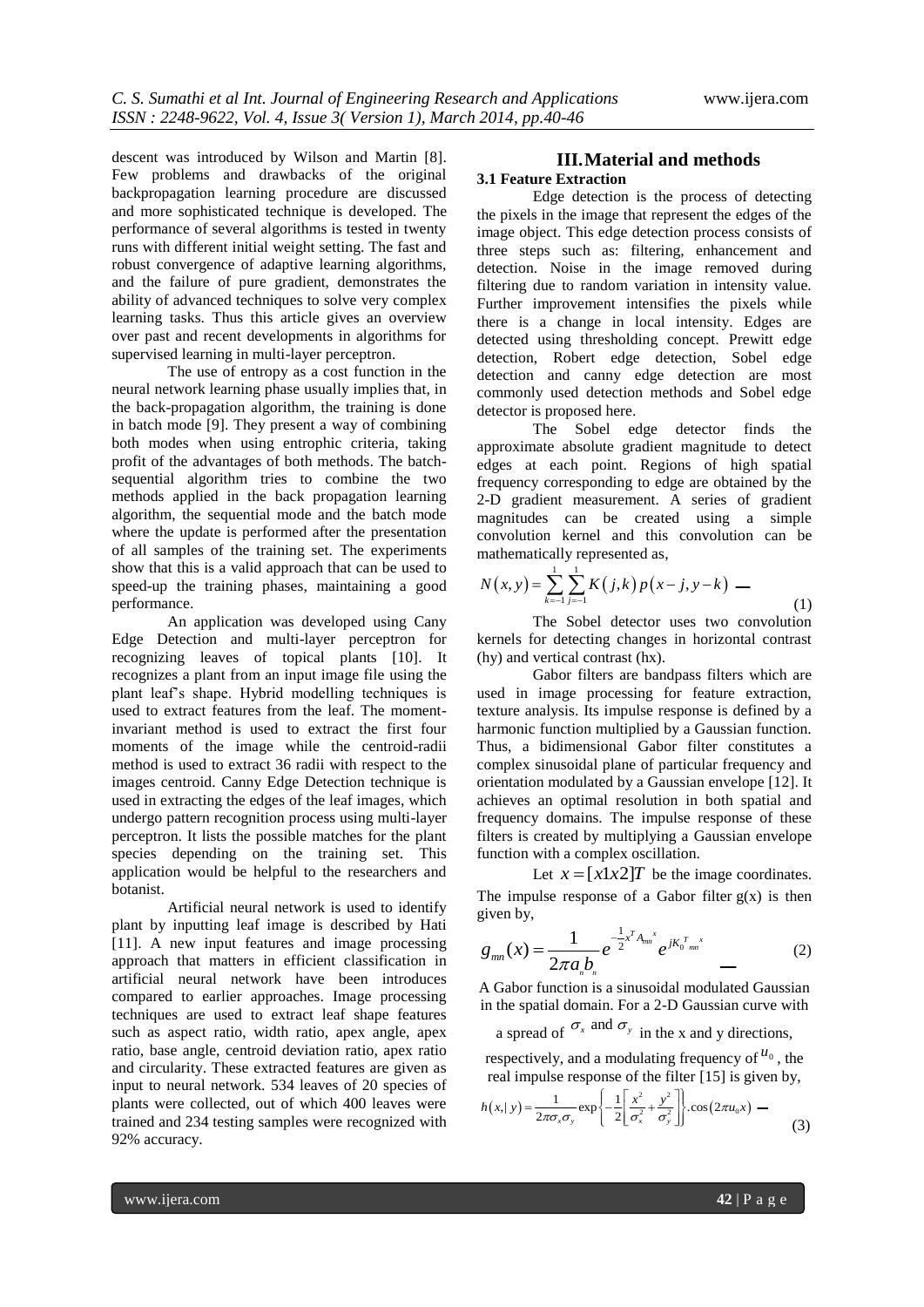#### **3.2 Feature Selection**

Feature selection is the process of deciding on a subset of relevant features for use in system construction. The feature selection technique is deployed because the data contains many redundant or irrelevant features in it. Redundant features are those which provide only information about the currently selected features and irrelevant features provide no constructive information. It is important to indulge feature selection as it improves the performance of classification algorithm and allows understanding the domain better. Given a set of features V and a target variable T, the minimum set F that achieves maximum classification performance of T gives the best feature.

Correlation based Feature Selection (CFS) is a filter algorithm which ranks feature subsets based on a correlation based heuristic evaluation function. The bias of the evaluation function is toward subset which includes a feature that is highly correlated with the class and uncorrelated with each other. Empirical evidence from the feature selection literature shows that, along with irrelevant features, redundant information.CFS algorithm that couples feature evaluation formula with an appropriate correlation measure and a heuristic search strategy[13].

A feature  $V_i$  is said to be relevant iff there exists some  $v_i$  and c for which

$$
p(V_i = v_i) > 0 \text{ such that}
$$
  
 
$$
p(C = c | V_i = v_i) \neq p(C = c) \qquad \text{---} \quad (4)
$$

#### **3.3 MLP with various learning algorithms**



Figure 1. Schematic representation of a multilayer perceptron feed forward network consisting of two inputs, one hidden layer with four neurons and 14 outputs

Fig. 1 shows MLP feed forward network. The network consists of two inputs, one hidden layer with four neurons and 14 outputs.In MLP, various learning algorithms are available such as Back Propagation Learning, Quasi-Newton method [14]. ANN learning paradigms can be classified into supervised, unsupervised and reinforcement learning.

Supervised learning model is the availability of a supervisor who classifies the training examples into classes and utilizes the information on the class membership of each training instance. Some methods are Error correction learning rule and memory based learning rule. Unsupervised learning model identifies the pattern class information. Q-Learning is the example of those methods. Reinforcement learning learns through trial and error interactions with its environment (reward/penalty assignment). Competitive learning rule and Hebbian learning rule is the example of this type of learning [15].

#### **3.3.1 MLP with Levenberg–Marquardt based learning**

Levenberg-Marquardt Algorithm (LMA) is used to solve non-linear least squared problems. LMA provides a numerical solution to the problem of minimizing a function. Back propagation algorithm utilizes the Levenberg-Marquardt algorithm (trainlm) [16] for training of the network. The trainlm'is a network training function that updates weight and bias values according to Levenberg-Marquardt optimization. The Levenberg-Marquardt consists basically in solving  $(H + \lambda I)$   $\delta = g$  with different  $\lambda$ values until the sum of squared error decreases. So, each learning iteration (epoch) will consist of the following basic steps:

- 1. Compute the Jacobian (by using finite differences or the chain rule)
- 2. Compute the error gradient  $g = J<sup>t</sup>E$
- 3. Approximate the Hessian using the cross product Jacobian  $H = J^tJ$
- 4. Solve  $(H + \lambda I)\delta = g$  to find  $\delta$
- 5. Update the network weights w using  $\delta$
- 6. Recalculate the sum of squared errors using the updated weights
- 7. If the sum of squared errors has not decreased, discard the new weights, increase  $\lambda$  using v and go to step 4.
- 8. Else decrease  $\lambda$  using v and stop.

Variations of the algorithm may include different values for v, one for decreasing  $\lambda$  and other for increasing it.

Some advantages of LMA are

- 1. The learning capability of the LMA is reported to be superior and
- 2. LMA has rapid convergence advantages [17].
- 3. The LMA is suitable for medium size datasets and fastest among the other training algorithms.

#### **3.3.2 MLP with Batch Backpropagation algorithm based learning**

In batch back propagation learning, the accumulated weights change, points in the direction of the true error gradient. This means that a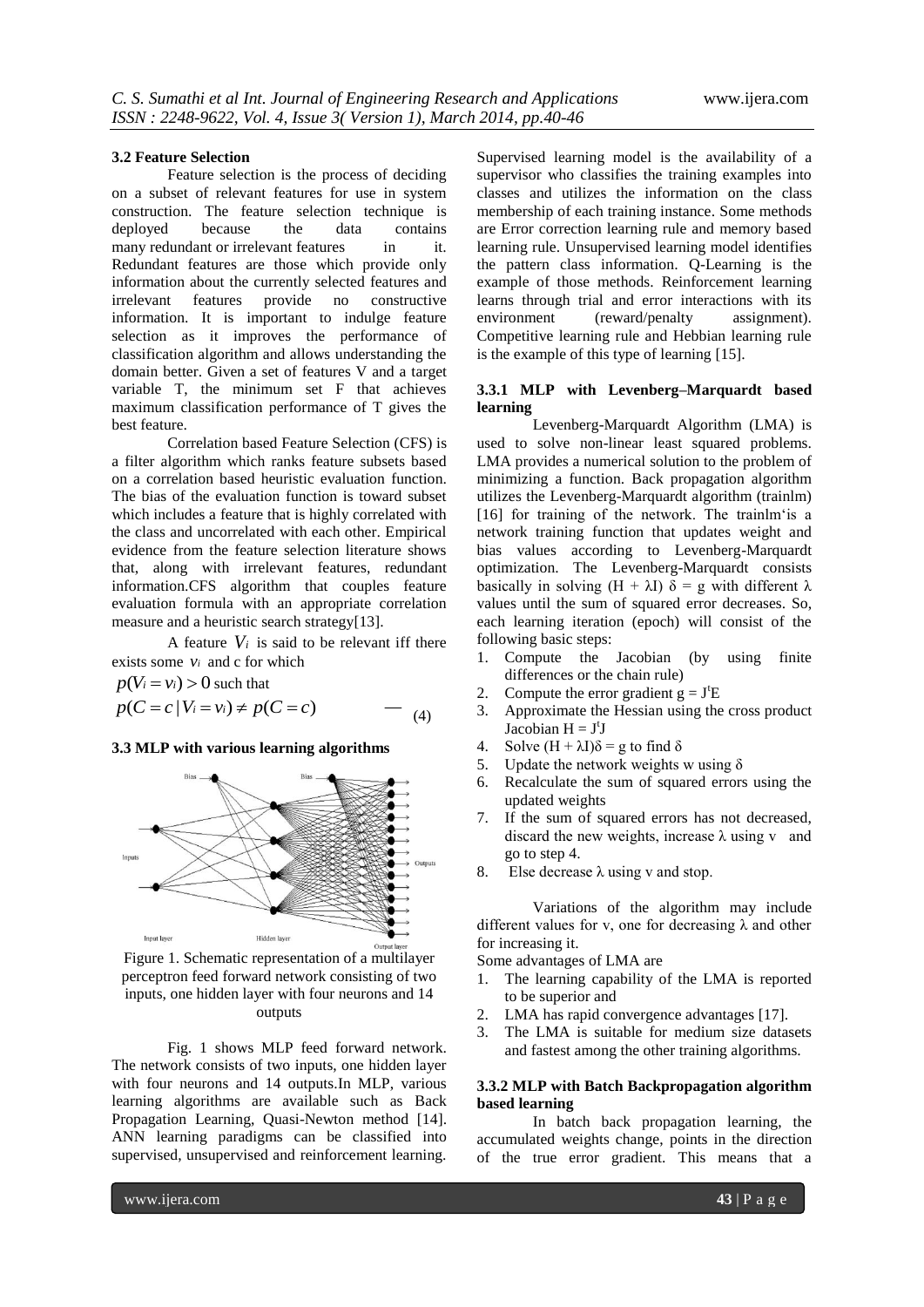sufficiently small step in that direction will reduce the error on the training set as a whole, unless a local minimum has already been reached. In contrast, each weight change made during continuous training will reduce the error for that particular instance, but can decrease or increase the error on the training set as a whole. Hence, batch training produces better accuracy.

Batch learning proceeds as follows:

1. Initialize all weights to small random values.

- 2. Repeat
- 3. For each training example do
- 4. Forward propagate the input features of the example to determine the MLP'soutputs.
- 5. Back propagate the error to generate ∆wij for all weights wij.
- 6. End for
- 7. Update the weights based on the accumulated values ∆wij.
- 8. Until stopping criteria reached.

### **3.3.3 MLP with Incremental Backpropagation algorithm based learning**

In incremental approach, the weights are changed immediately after a training pattern. The mode of backpropagation algorithm, after each training example is presented to the system and propagated through it, and error is calculated and all connections are modified in backward manner. Incremental learning proceeds as follows: Initialize the weights. Repeat the following steps.

Process one training case. Update the weights.

# **IV.Experimental results**

Nine species of plant leaves were selected [10] with 15 samples for each plant species. Sample image of the plant leaves used is shown in Fig. 2.



Figure 2. Leaf samples used in this work.

Matlab was used to extract the features. The features extracted were used to train the classification algorithms. The features were classified using Incremental Backpropagation, Batch Backpropagation and Levenberg–Marquardt algorithms of Multilayer perceptron. Results reveal that batch training is faster and more accurate than

MLP with incremental training and Levenberg– Marquardt based learning for plant leaf classification. Finally, the two most well known coefficients to determine the retrieval efficiency, precision and recall, is calculated as follows:

| $Recall =$      | The total number of relavant images in database |
|-----------------|-------------------------------------------------|
|                 | Number of relavant image retrieved              |
| Precision $=$   | The total number of image retrieved             |
|                 | Number of relavant image retrieved              |
| f Measure $= 2$ | Precision «Recall                               |
|                 | Precision + Recall                              |

The classification accuracy obtained is given in Table 1 and Figure 3. Figure 4 and Table 2 tabulates the precision, recall and f Measure for various algorithms and compared.

Table 1. Classification Accuracy

| Technique Used           | Classification |  |  |
|--------------------------|----------------|--|--|
|                          | accuracy       |  |  |
| MLP with Levenberg-      |                |  |  |
| Marquardt based learning | 90.37%         |  |  |
| MLP with incremental     |                |  |  |
| Backpropagation          | 91.85%         |  |  |
| <b>MLP</b> with Batch    |                |  |  |
| Backpropagation          | 93.33%         |  |  |



Figure 3. Classification Accuracy

From Table 1 and Fig. 3 it is observed that the classification accuracy is compared for different techniques used with MLP. The classification accuracy of Batch Backpropagation increases by 1.61% than incremental Backpropagation and increases by 3.28% than Levenberg-Marquardt based learning method.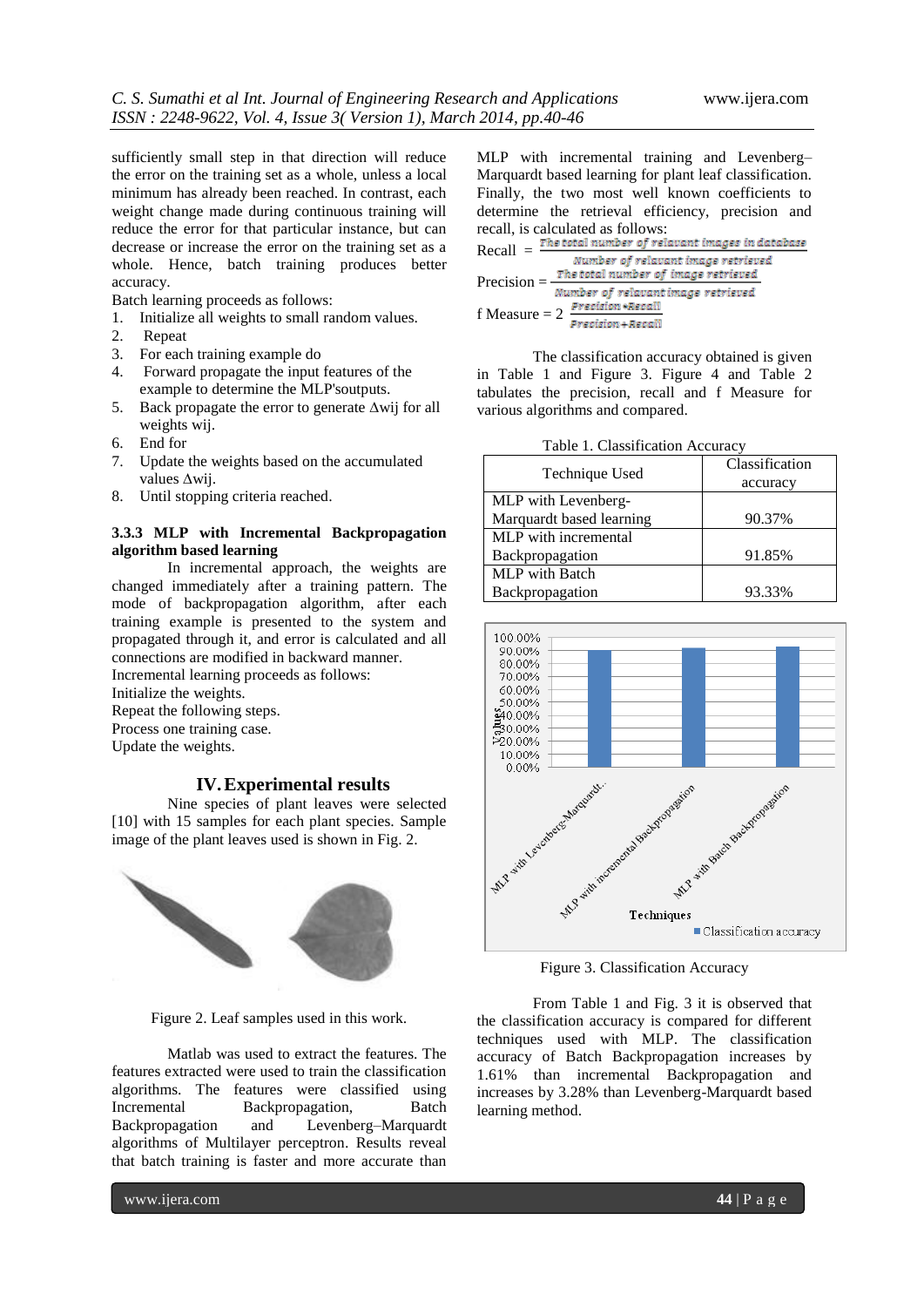| Technique Used        | Precision | Recall |         |
|-----------------------|-----------|--------|---------|
|                       |           |        | Measure |
| MLP with              |           |        |         |
| Levenberg-            |           |        |         |
| Marquardt based       |           |        |         |
| learning              | 0.9050    | 0.9037 | 0.9028  |
| MLP with              |           |        |         |
| incremental           |           |        |         |
| Backpropagation       | 0.9225    | 0.9185 | 0.9180  |
| <b>MLP</b> with Batch |           |        |         |
| Backpropagation       | 0.9356    | 0.9333 | 0.9335  |

|  | Table 2. Precision, Recall and F Measure |  |  |  |
|--|------------------------------------------|--|--|--|
|--|------------------------------------------|--|--|--|

From Table 2 and Fig. 4 it is observed that the precision, recall and Fmeasure values are compared for different techniques used with MLP. The precision of Batch Backpropagation increases by 1.42% than incremental Backpropagation and increases by 3.38% than Levenberg-Marquardt based learning method. The recall of Batch Backpropagation increases by 1.61% than incremental Backpropagation and increases by 3.28% than Levenberg-Marquardt based learning method. The Fmeasure of Batch Backpropagation increases by 1.69% than incremental Back propagation and increases by 3.4% than Levenberg-Marquardt based learning method.



Figure 4. Precision, Recall and FMeasure

#### **V. Conclusion**

In this study, MLP batch propagation was proposed. MLP with incremental back propagation and Levenberg–Marquardt based learning were used in existing method and was compared with the proposed method for estimating the accuracy values. Feature extraction and selection was performed. Nine

species of plant leaves were selected with 15 samples for each plant species. From experimental results it is observed that the classification accuracy, precision, recall and Fmeasures were compared for different techniques used with MLP. The classification accuracy of Batch Back propagation increases by 1.61% than incremental Back propagation and increases by 3.28% than Levenberg-Marquardt based learning method.

#### **References**

- [1] "Plant identification", [online] available http://www.ibiblio.org/unc
	- biology/herbarium courses/CHPT 25.html.
- [2] Pranob k Charles, Dr. H.Khan, Ch. Rajesh kumar, N.Nikhita.Santhosh , V. Harish, H.Swathi, Artifickal Neural Network based image compression using Leveberg Marquardt algorithm, International Journal of modern Enggineering Research (IJMER), vol 1 issue 2 pp-482-489
- [3] Randall Wilson, D., & Martinez, T. R. (2000). The inefficiency of batch training for large training sets. In *Neural Networks, 2000. IJCNN 2000, Proceedings of the IEEE-INNS-ENNS International Joint Conference on* (Vol. 2, pp. 113-117). IEEE.
- [4] Igel, C., Toussaint, M., &Weishui, W. (2005). Rprop using the natural gradient. In *Trends and applications in constructive approximation* (pp. 259-272). Birkhäuser Basel.
- [5] Fu, L., Hsu, H. H., & Principe, J. C. (1996). Incremental backpropagation learning networks. *Neural Networks, IEEE Transactions on*, *7*(3), 757-761.
- [6] Payal, A., Rai, C. S., & Reddy, B. V. R. (2013, January). Comparative analysis of Bayesian regularization and Levenberg-Marquardt training algorithm for localization in wireless sensor network. In *Advanced Communication Technology (ICACT), 2013 15th International Conference on* (pp. 191-194). IEEE.
- [7] Ghaffari, A., Abdollahi, H., Khoshayand, M. R., Bozchalooi, I. S., Dadgar, A., &Rafiee-Tehrani, M. (2006). Performance comparison of neural network training algorithms in modeling of bimodal drug delivery. *International journal of pharmaceutics*, *327*(1), 126-138.
- [8] Riedmiller, M. (1994). Advanced supervised learning in multi-layer perceptrons—from backpropagation to adaptive learning algorithms. *Computer Standards & Interfaces*, *16*(3), 265-278.